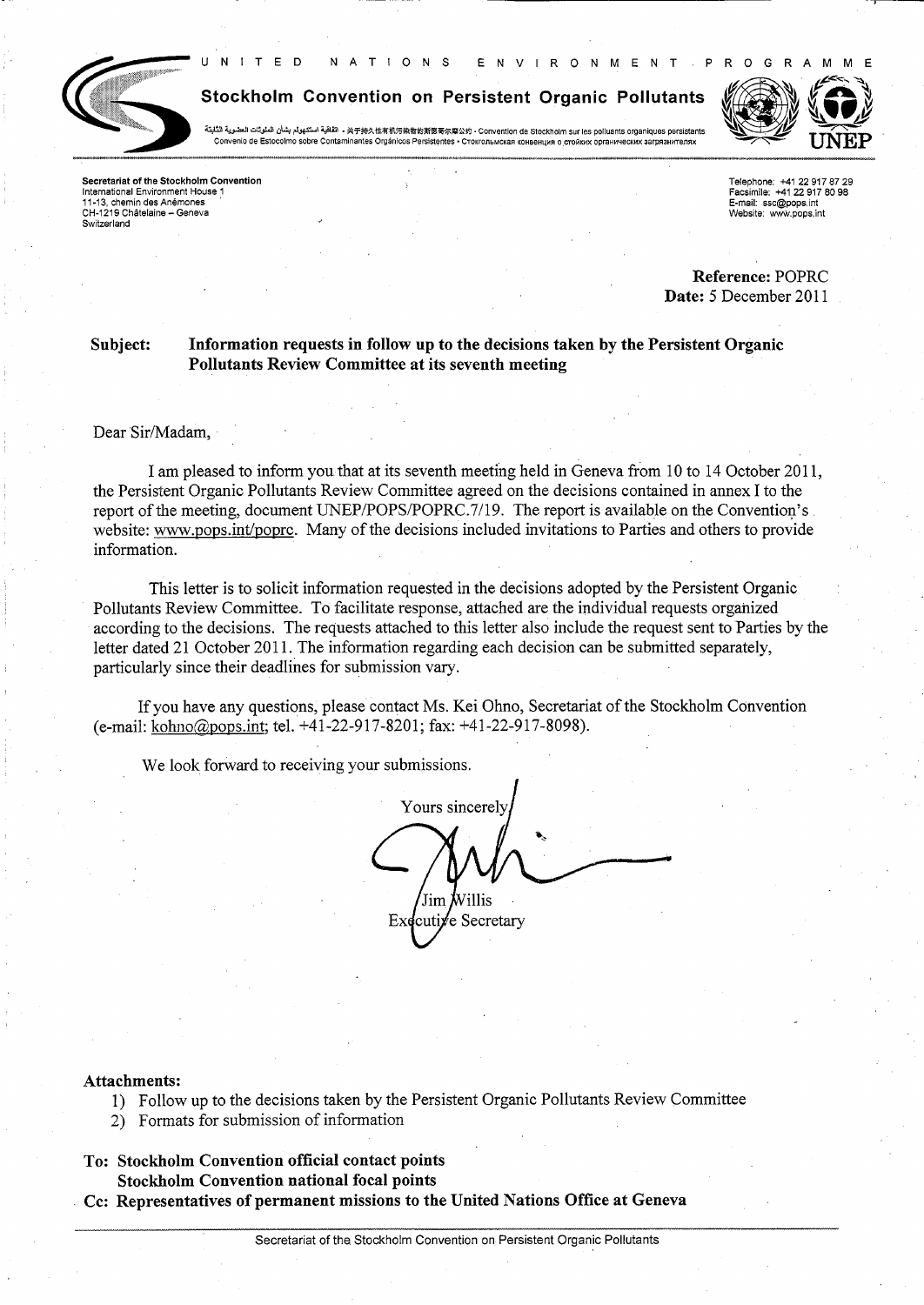| <b>Request</b>                           | <b>POPRC7</b> decision or reference                      | Page |
|------------------------------------------|----------------------------------------------------------|------|
| (1) Request for information on           | POPRC-7/1: Hexabromocyclododecane                        | 3    |
| hexabromocyclododecane                   |                                                          |      |
| (2) Request for information on           | POPRC-7/2: Chlorinated naphthalenes                      | 4    |
| chlorinated naphthalenes                 |                                                          |      |
| (3) Request for information on           | POPRC-7/3: Hexachlorobutadiene                           | 5    |
| hexachlorobutadiene                      |                                                          |      |
| (4) Request for information on           | POPRC-7/4: Assessment of alternatives to endosulfan      | 6    |
| endosulfan                               |                                                          |      |
| (5) Request for information on           | POPRC-7/5: Assessment of alternatives to perfluorooctane | 7    |
| alternatives to perfluorooctane sulfonic | sulfonic acid in open applications                       |      |
| acid in open applications                |                                                          |      |
| (6) Request for comments on guidance     | POPRC-7/6: Guidance on alternatives to perfluorooctane   | 8    |
| on alternatives to perfluorooctane       | sulfonate and its derivatives                            |      |
| sulfonate and its derivatives            |                                                          |      |
| (7) Request for information on           | POPRC-7/7: Evaluation of brominated diphenyl ethers      | 9    |
| brominated diphenyl ethers (BDEs)        | pursuant to paragraph 2 of parts IV and V of Annex A to  |      |
| and perfluorooctance sulfonic acid       | the Stockholm Convention on Persistent Organic           |      |
| (PFOS), its salts and perfluorooctane    | Pollutants and work programme on brominated diphenyl     |      |
| sulfonyl fluoride (PFOSF)                | ethers and perfluorooctane sulfonic acid, its salts and  |      |
|                                          | perfluorooctane sulfonyl fluoride                        |      |
| (8) Request on pentachlorophenol and     | Information on transformation of pentachlorophenol to    | 10   |
| its salts and esters                     | pentachloroanisole and proposal by Japan to fill         |      |
|                                          | information gaps                                         |      |
| (9) Request on short-chained             | Proposal on next steps for short-chained chlorinated     | 11   |
| chlorinated paraffins                    | paraffins                                                |      |

# **Overview of information requests**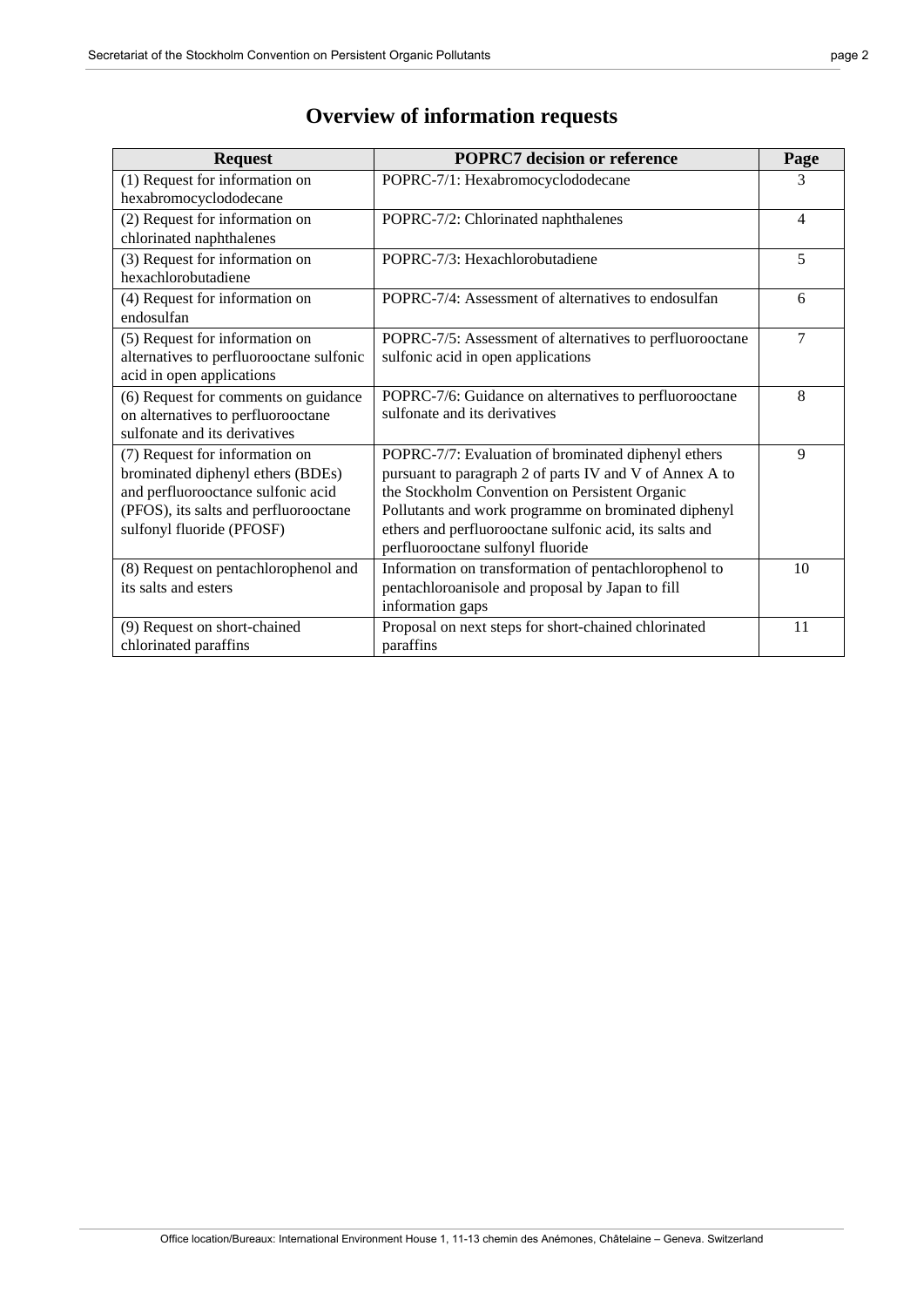## **Follow up to the decisions taken by the Persistent Organic Pollutants Review Committee at its seventh meeting**

### **(1)Request for information on hexabromocyclododecane**

Decision: POPRC-7/1: Hexabromocyclododecane

#### Background:

At its seventh meeting, the Committee adopted the risk management evaluation for hexabromocyclododecane, and decided, in accordance with paragraph 9 of Article 8 of the Convention, to recommend to the Conference of the Parties that it consider listing hexabromocyclododecane in Annexes A, B and/or C to the Convention. The Committee invited the ad hoc working group on hexabromocyclododecane that prepared the risk management evaluation to collect further information on hexabromocyclododecane and agreed to review the additional information and consider at its eighth meeting whether to specify the annex to the Convention and possible exemptions to be considered by the Conference of the Parties in listing of hexabromocyclododecane.

The risk management evaluation for hexabromocyclododecane is set out in document UNEP/POPS/POPRC.7/19/Add.1 and is available at the Convention's website: www.pops.int/poprc.

#### Request:

- Parties and observers are invited to submit to the Secretariat the following information on hexabromocyclododecane:
	- (a) Chemical alternatives to hexabromocyclododecane, especially in expanded polystyrene or extruded polystyrene foam applications, in terms of their availability, cost, efficacy, efficiency and health and environmental impact, especially with regard to their persistent organic pollutant properties;
	- (b) Production and use of hexabromocyclododecane especially for expanded polystyrene or extruded polystyrene foam applications;

#### Method of submission:

- Please use **form-1: hexabromocyclododecne**, attached to the letter and available at: www.pops.int/poprc.
- Please submit the information to the Secretariat by e-mail  $(\sec \omega$  pops.int / kohno@pops.int) or by Fax (+41-22-917-8098).

Deadline for submission:

**1 April 2012**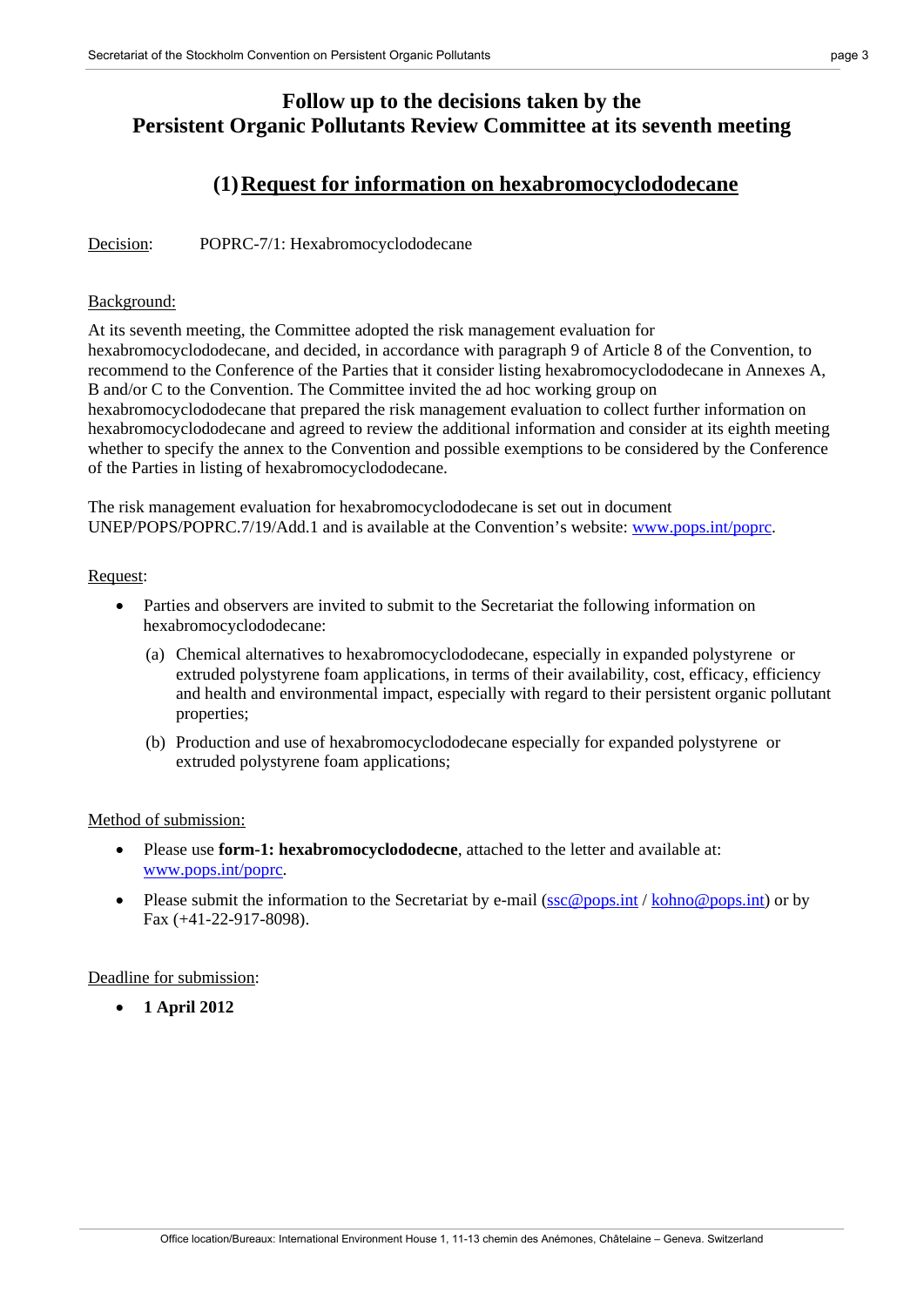### **(2)Request for information on chlorinated naphthalenes**

Decision: POPRC-7/2: Chlorinated naphthalenes

#### Background:

At its seventh meeting, the Committee examined the proposal by the European Union and its member States parties to the Stockholm Convention to list chlorinated naphthalenes in Annexes A, B and/or C to the Convention and applied the screening criteria specified in Annex D to the Convention. The Committee decided, in accordance with paragraph 4 (a) of Article 8 of the Convention, that it is satisfied that the screening criteria have been fulfilled for dichlorinated naphthalenes, trichlorinated naphthalenes, tetrachlorinated naphthalenes, pentachlorinated naphthalenes, hexachlorinated naphthalenes, heptachlorinated naphthalenes and octachlorinated naphthalenes. The Committee established an ad hoc working group to review the proposal further and to prepare a draft risk profile in accordance with Annex E to the Convention, and invited parties and observers to submit to the Secretariat the information specified in Annex E before 9 January 2012.

By the letter from the Secretariat dated 21 October 2011, Parties and observers were invited to submit information specified in Annex E to the Convention for chlorinated naphthalenes.

#### Request:

 Parties and observers are invited to submit to the Secretariat the information specified in Annex E for chlorinated naphthalenes.

#### Method of submission:

- Please use **form-2: Annex E information**, attached to the letter and available at: www.pops.int/poprc.
- Please submit the information to the Secretariat by e-mail  $(\sec@pos.int / \text{kohn@pos.int})$  or by Fax (+41-22-917-8098).

#### Deadline for submission:

**9 January 2012**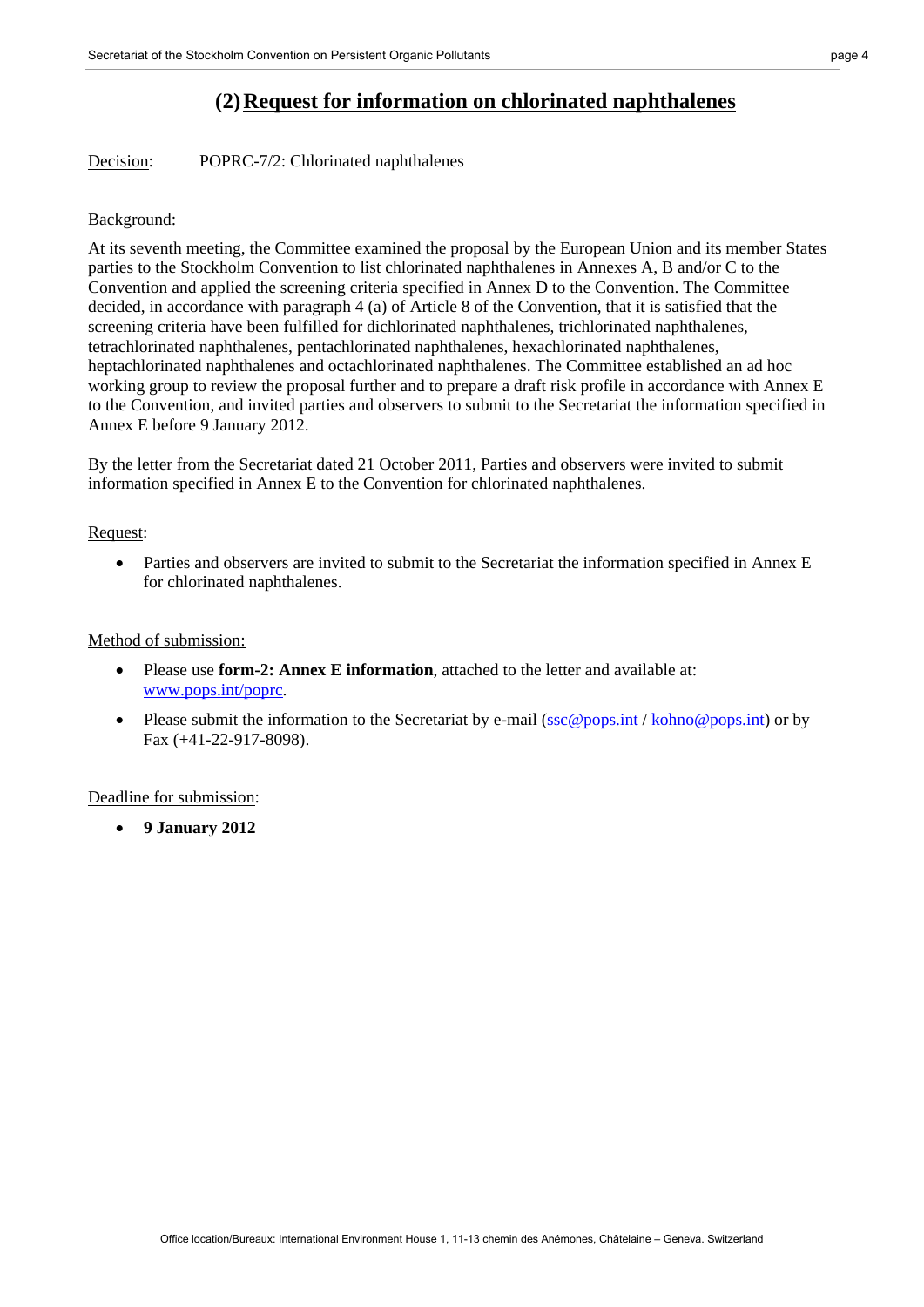### **(3)Request for information on hexachlorobutadiene**

Decision: POPRC-7/3: Hexachlorobutadiene

#### Background:

At its seventh meeting, the Committee examined the proposal by the European Union and its member States parties to the Stockholm Convention to list hexachlorobutadiene in Annexes A, B and/or C to the Convention and applied the screening criteria specified in Annex D to the Convention. The Committee decided, in accordance with paragraph 4 (a) of Article 8 of the Convention, that it is satisfied that the screening criteria have been fulfilled for hexachlorobutadiene. The Committee established an ad hoc working group to review the proposal further and to prepare a draft risk profile in accordance with Annex E to the Convention, and invited parties and observers to submit to the Secretariat the information specified in Annex E before 9 January 2012.

By the letter from the Secretariat dated 21 October 2011, Parties and observers were invited to submit information specified in Annex E to the Convention for hexabromocyclododecane.

#### Request:

 Parties and observers are invited to submit to the Secretariat the information specified in Annex E for hexachlorobutadiene.

#### Method of submission:

- Please use **form-2, Annex E information**, attached to the letter and available at: www.pops.int/poprc.
- Please submit the information to the Secretariat by e-mail ( $\frac{\sec \omega}{\cos \omega}$ ) ( $\frac{\cosh t}{\cosh t}$ ) or by Fax (+41-22-917-8098).

### Deadline for submission:

**9 January 2012**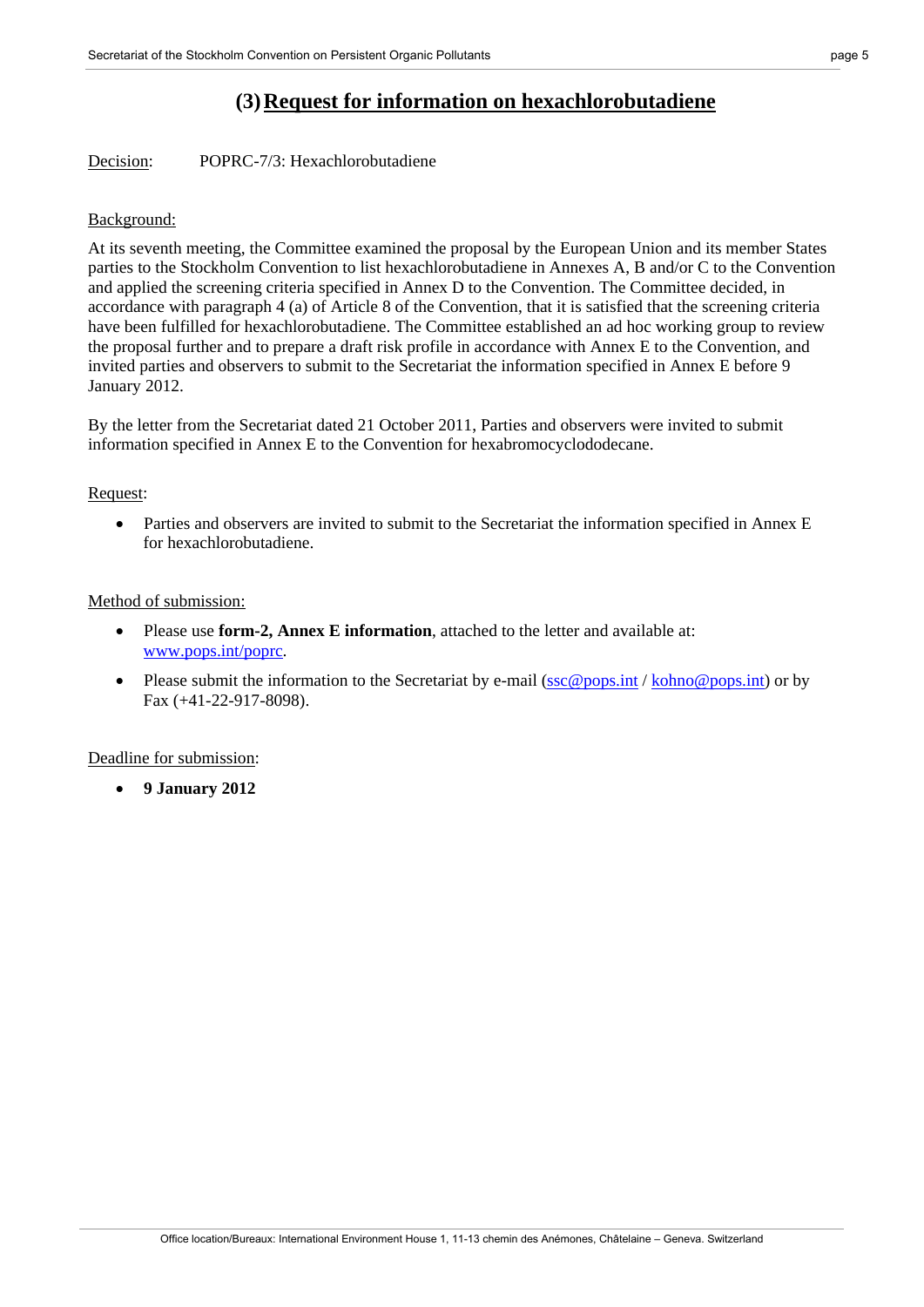### **(4)Request for information on endosulfan**

Decision: POPRC-7/4: Assessment of alternatives to endosulfan

#### Background:

By decision SC-5/4, the Conference of the Parties to the Stockholm Convention established a work programme to support the development and deployment of alternatives to endosulfan. Parties and observers had provided information on chemical and non-chemical alternatives to endosulfan for the uses identified as specific exemptions in Annex A to the Convention before 31 July 2011, and the Secretariat forwarded the information to the Committee.

At its seventh meeting, the Committee reviewed the information and identified potential gaps in that information. The Committee decided to establish an ad hoc working group to undertake the activities requested in paragraph 3 of the work programme set out in the annex to decision SC-5/4, and requested the Secretariat to collect from parties and observers the information to facilitate intersessional work outlined in annexes II and III to decision POPRC-7/4.

#### Request:

 Parties and observers are invited to submit to the Secretariat the information on chemical and nonchemical alternatives to endosulfan for the uses identified as specific exemptions in Annex A to the Convention.

#### Method of submission:

- Please use **form-3: alternatives to endosulfan**, attached to the letter and available at: www.pops.int/poprc.
- Please submit the information to the Secretariat by e-mail ( $\frac{\sec \omega}{\cos \omega}$ ) ( $\frac{\cosh t}{\cosh t}$ ) or by Fax (+41-22-917-8098).

#### Deadline for submission:

**10 February 2012**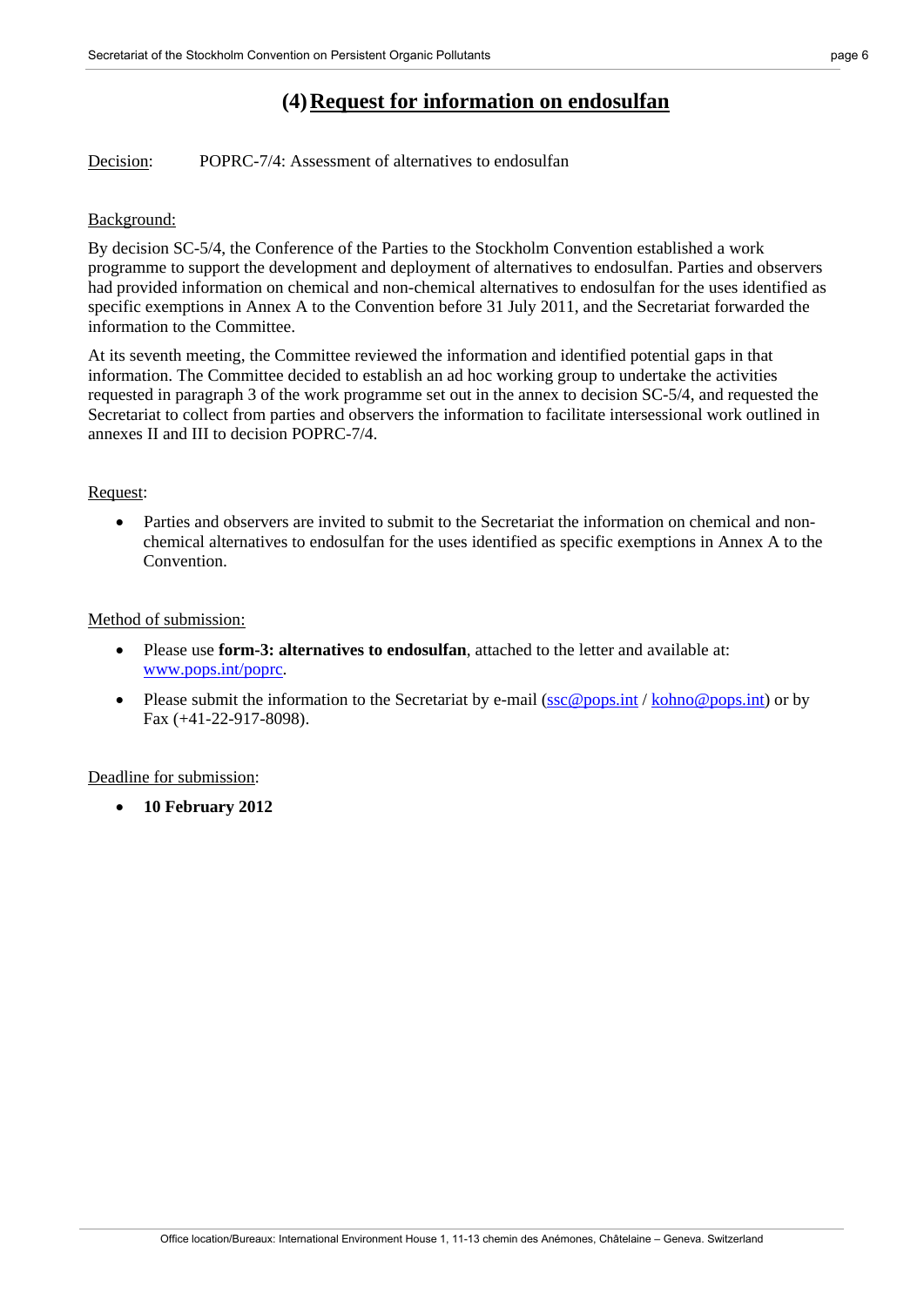### **(5)Request for information on alternatives to perfluorooctane sulfonic acid in open applications**

Decision: POPRC-7/5: Assessment of alternatives to perfluorooctane sulfonic acid in open applications

#### Background:

By decision SC-5/5, the Conference of the Parties to the Stockholm Convention established a work programme for the identification and assessment of alternatives to the use of perfluorooctane sulfonic acid in open applications, and requested the Secretariat, subject to the availability of resources, to commission a technical paper based on terms of reference to be prepared by the Committee.

At its seventh meeting, the Committee developed the terms of reference for the technical paper as set out in annex I to decision POPRC-7/5 and established an ad hoc working group to undertake the activities requested in paragraphs 5 and 7 of decision SC-5/5. The Committee requested the Secretariat to collect from parties and observers the information outlined in decision SC-5/5.

By the letter from the Secretariat dated 21 October 2011, Parties and observers were invited to submit information on alternatives to the use of perfluorooctane sulfonic acid in open application.

#### Request:

- Parties and observers are invited to submit to the Secretariat the following aspects of information on alternatives to perfluorooctane sulfonic acid in open applications:
	- (a) Technical feasibility;
	- (b) Health and environmental effects;
	- (c) Cost-effectiveness;
	- (d) Efficacy;
	- (e) Availability;
	- (f) Accessibility.

#### Method of submission:

- Please use **form-4: alternatives to perfluorooctane sulfonic acid in open applications**, attached to the letter and available at: www.pops.int/poprc.
- Please submit the information to the Secretariat by e-mail ( $\sec \omega$  pops.int / kohno@pops.int) or by Fax (+41-22-917-8098).

#### Deadline for submissions:

**31 January 2012**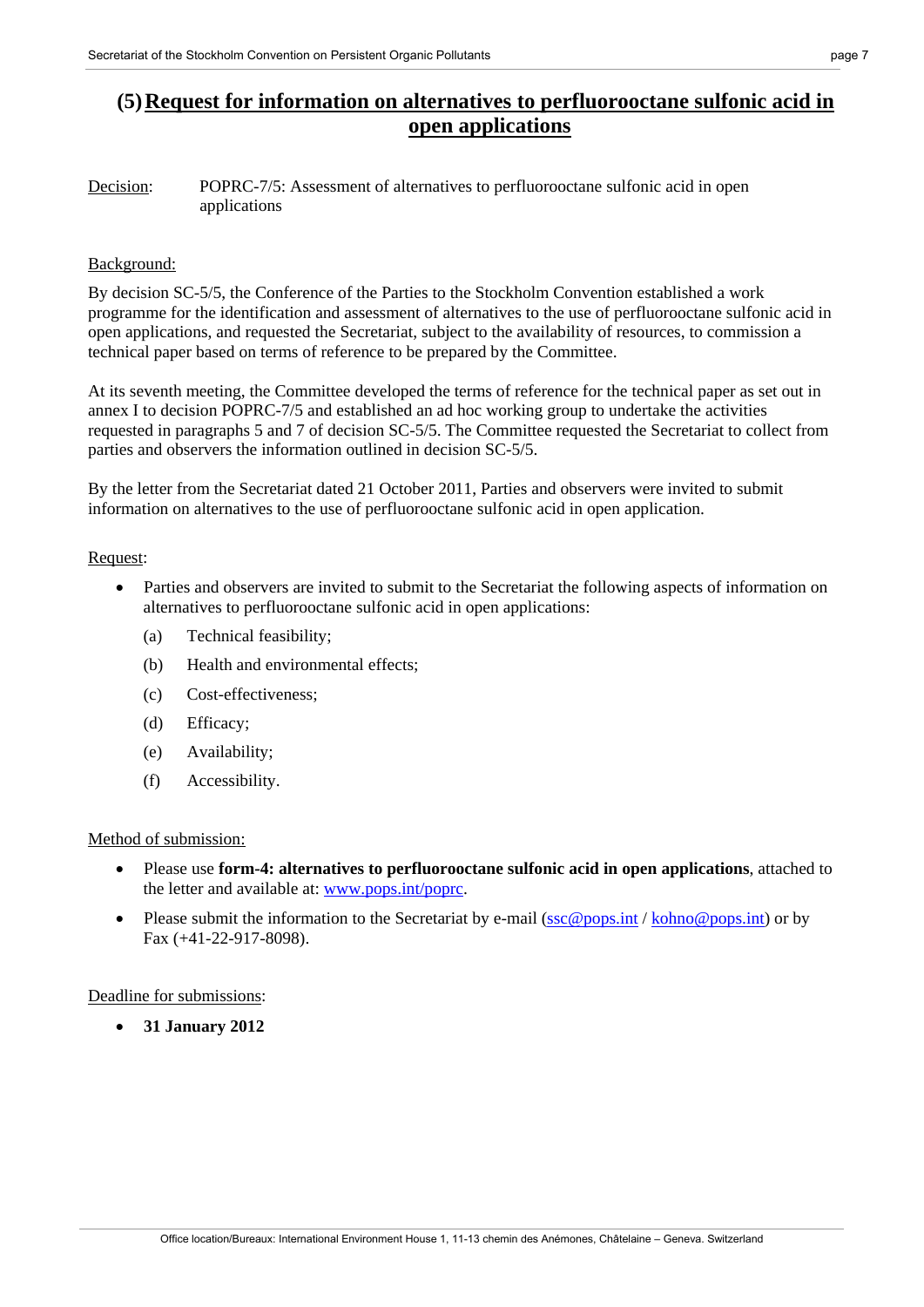### **(6)Request for comments on guidance on alternatives to perfluorooctane sulfonate and its derivatives**

Decision: POPRC-7/6: Guidance on alternatives to perfluorooctane sulfonate and its derivatives

#### Background:

At its seventh meeting, the Committee considered the comments on the guidance on alternatives to perfluorooctane sulfonate and its derivatives received from parties and observers in accordance with decision POPRC-6/5 and revised the guidance based on those comments. The Committee invited parties and observers to submit to the Secretariat comments on the revised guidance and experience in replacing perfluorooctane sulfonate and its derivatives for consideration at the Committee's eighth meeting.

The revised guidance on alternatives to perfluorooctane sulfonate and its derivatives is set out in document UNEP/POPS/POPRC.6/13/Add.3/Rev.1 and is available at the Convention's website: www.pops.int/poprc.

#### Request:

- Parties and observers are invited to submit the following information to the Secretariat:
	- (a) Comments on the revised guidance document, including additional information on the health and environmental effects of possible alternatives mentioned therein;
	- (b) Experience in replacing perfluorooctane sulfonate and its derivatives with additional alternative products and/or processes, including information about their health and environmental effects;

#### Method of submission:

- There is no format for submission
- Please submit your comments and experiences to the Secretariat by e-mail ( $\sec \omega$  pops.int / kohno@pops.int) or by Fax  $(+41-22-917-8098)$ .

### Deadline for submission:

**31 July 2012**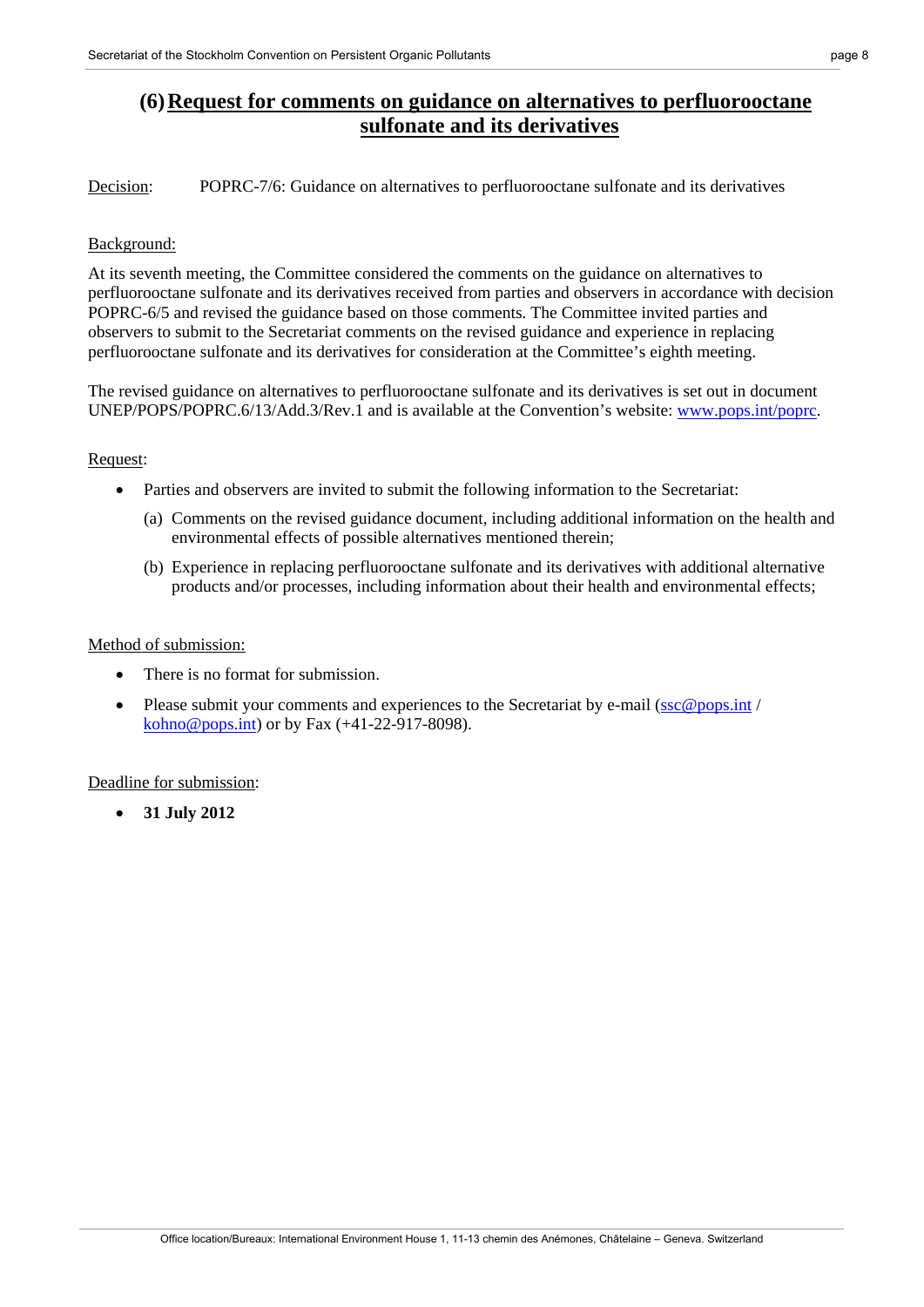### **(7)Request for information on brominated diphenyl ethers (BDEs) and perfluorooctance sulfonic acid (PFOS), its salts and perfluorooctane sulfonyl fluoride (PFOSF)**

Decision: POPRC-7/7: Evaluation of brominated diphenyl ethers pursuant to paragraph 2 of parts IV and V of Annex A to the Stockholm Convention on Persistent Organic Pollutants and work programme on brominated diphenyl ethers and perfluorooctane sulfonic acid, its salts and perfluorooctane sulfonyl fluoride

#### Background:

By decision SC-5/5, the Conference of the Parties to the Stockholm Convention invited parties to submit information on their experiences in implementing the Committee's recommendations on brominated diphenyl ethers (BDEs) and perfluorooctance sulfonic acid (PFOS), its salts and perfluorooctane sulfonyl fluoride (PFOSF) set out in the annex to decision POPRC-6/2, and requested the Secretariat to compile the information received for consideration by the Conference of the Parties at its sixth meeting.

By decision SC-5/8, the Conference of the Parties requested the Secretariat, with advice from relevant experts, to develop a process to enable the Conference of the Parties at its sixth and every second ordinary meeting thereafter to evaluate parties' progress in achieving the ultimate objective of eliminating BDEs and to review the continued need for the specific exemption for those chemicals in accordance with paragraph 2 of parts IV and V of Annex A to the Convention.

The Committee considered the two decisions and requested the Secretariat to collect from parties the information on BDEs pursuant to paragraph 2 of parts IV and V of Annex A to the Convention and on their experience in implementing the Committee's recommendations on BDEs and PFOS, its salts and PFOSF.

### Request:

 Parties and observers are invited to submit the information on BDEs pursuant to paragraph 2 of parts IV and V of Annex A to the Convention and on their experience in implementing the Committee's recommendations on BDEs and PFOS, its salts and PFOSF set out in the annex to decision POPRC-6/2.

#### Method of submission:

- Please use **form-5: format for the evaluation of brominated diphenyl ethers pursuant to paragraph 2 of parts IV and V of Annex A to the Stockholm Convention on Persistent Organic Pollutants and work programme on brominated diphenyl ethers and on perfluorooctane sulfonic acid, its salts and perfluorooctane sulfonyl fluoride, a**ttached to the letter and available at: www.pops.int/poprc).
- Please submit the information to the Secretariat by e-mail ( $\sec \omega$  pops.int / kohno $\omega$  pops.int) or by Fax (+41-22-917-8098).

Deadline for submissions:

**31 July 2012**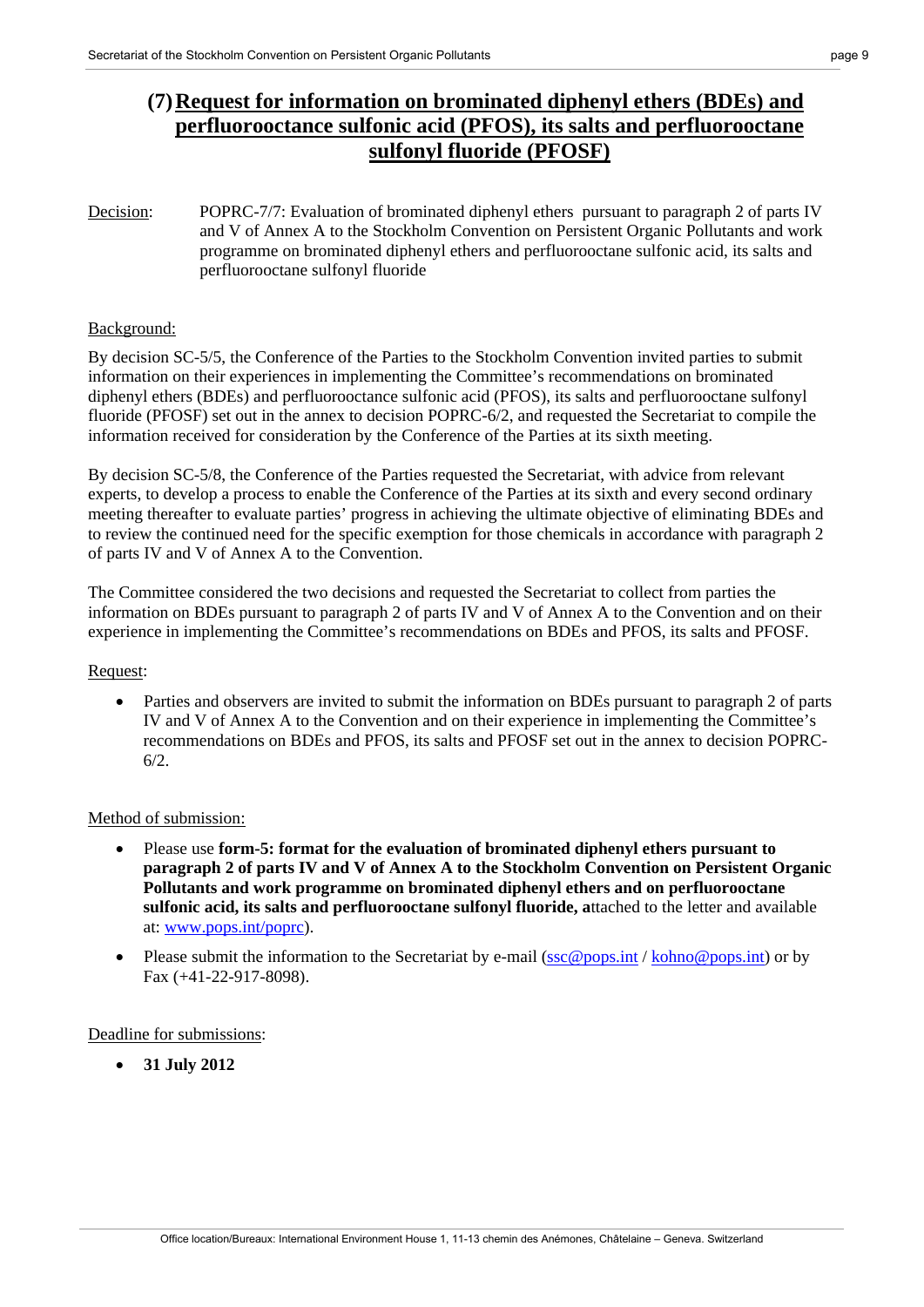### **(8)Request on pentachlorophenol and its salts and esters**

Reference: Information on transformation of pentachlorophenol to pentachloroanisole and proposal by Japan to fill information gaps<sup>1</sup>

#### Background:

At its seventh meeting, the Committee examined the proposal by the European Union and its member States parties to the Stockholm Convention to list pentachlorophenol and its salts and esters in Annexes A, B and/or C to the Convention and applied the screening criteria specified in Annex D to the Convention.

The Committee agreed that pentachlorophenol alone did not meet the criteria set out in Annex D to the Convention but that its metabolite pentachloroanisole did. There was disagreement, however, as to whether the two chemicals should be jointly considered and moved to the Annex E evaluation stage, since pentachlorophenol could not be verified as the sole source of pentachloroanisole in the environment and there was uncertainty regarding the extent of transformation from pentachlorophenol and other possible precursors to pentachloroanisole and from the latter to pentachlorophenol.

The Committee agreed to defer its consideration of pentachlorophenol and its salts and esters until its eighth meeting and to include the draft decision on the substance in annex II to the present report, enclosed in square brackets to indicate a lack of consensus on certain items. It also agreed to establish an intersessional working group, with the mandate, among other things, to review studies on the fate and transport of pentachlorophenol and pentachloroanisole and to prepare material for consideration at the Committee's eighth meeting.

#### Request:

- Interested parties are invited to undertake the following activities and submit to the Secretariat the information on the outcomes:
	- (a) To initiate experiments under conditions relevant to the environment;
	- (b) To collect monitoring data on pentachlorophenol and pentachloroanisole, in particular from pentachlorophenol-contaminated sites, as such data could provide information on what happens in the environment under actual conditions.
- Such experiments and compilation of monitoring data should be initiated without delay so that they can be taken into account by the Committee at its eighth meeting.

#### Method of submission:

- There is no form for submission.
- Please submit the information to the Secretariat by e-mail ( $\sec \omega$  pops.int / kohno@pops.int) or by Fax (+41-22-917-8098).

#### Deadline for submissions:

**31 July 2012** 

 $\overline{\phantom{a}}$ 1 Report of the Persistent Organic Pollutants Review Committee on the work of its seventh meeting, UNEP/POPS/POPRC.7/19, Annex III.